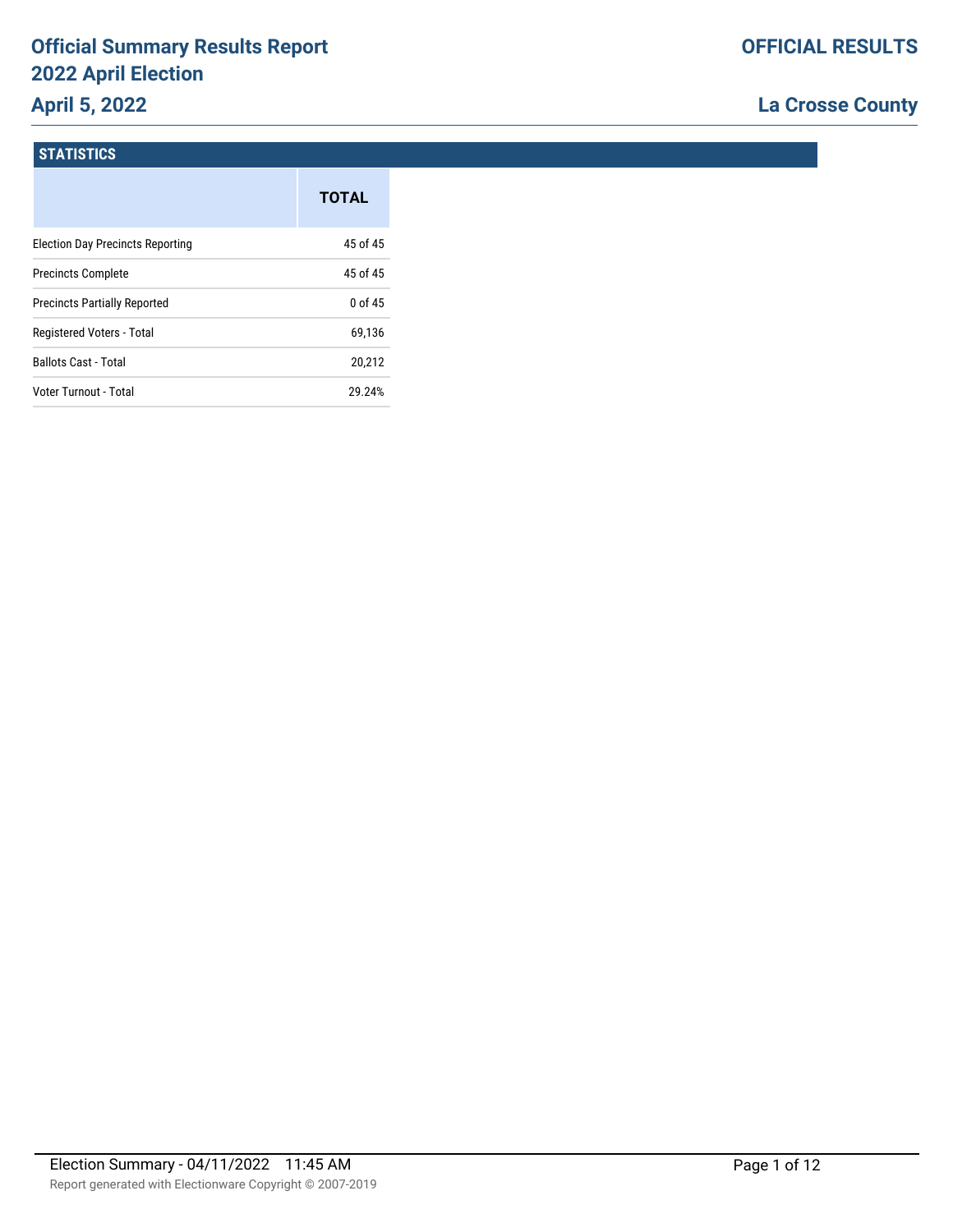**Court of Appeals Judge District 4**

Vote For 1

|                            | <b>TOTAL</b> | VOTE %  |
|----------------------------|--------------|---------|
| <b>Brian Blanchard</b>     | 14,814       | 98.87%  |
| Write-In Totals            | 169          | 1.13%   |
| <b>Total Votes Cast</b>    | 14,983       | 100.00% |
| <b>Precincts Reporting</b> | 45 of 45     |         |

## **County Supervisor District 1**

Vote For 1

|                            | <b>TOTAL</b> | VOTE %  |
|----------------------------|--------------|---------|
| Joe Konradt                | 265          | 61.20%  |
| Pelli Lee                  | 168          | 38.80%  |
| <b>Write-In Totals</b>     | 0            | 0.00%   |
| <b>Total Votes Cast</b>    | 433          | 100.00% |
| <b>Precincts Reporting</b> | $2$ of $2$   |         |

#### **County Supervisor District 2**

|                            | <b>TOTAL</b> | VOTE %  |
|----------------------------|--------------|---------|
| Ralph Pete Geary           | 234          | 54.17%  |
| Tracy L. Littlejohn        | 198          | 45.83%  |
| Write-In Totals            | 0            | 0.00%   |
| <b>Total Votes Cast</b>    | 432          | 100.00% |
| <b>Precincts Reporting</b> | $2$ of $2$   |         |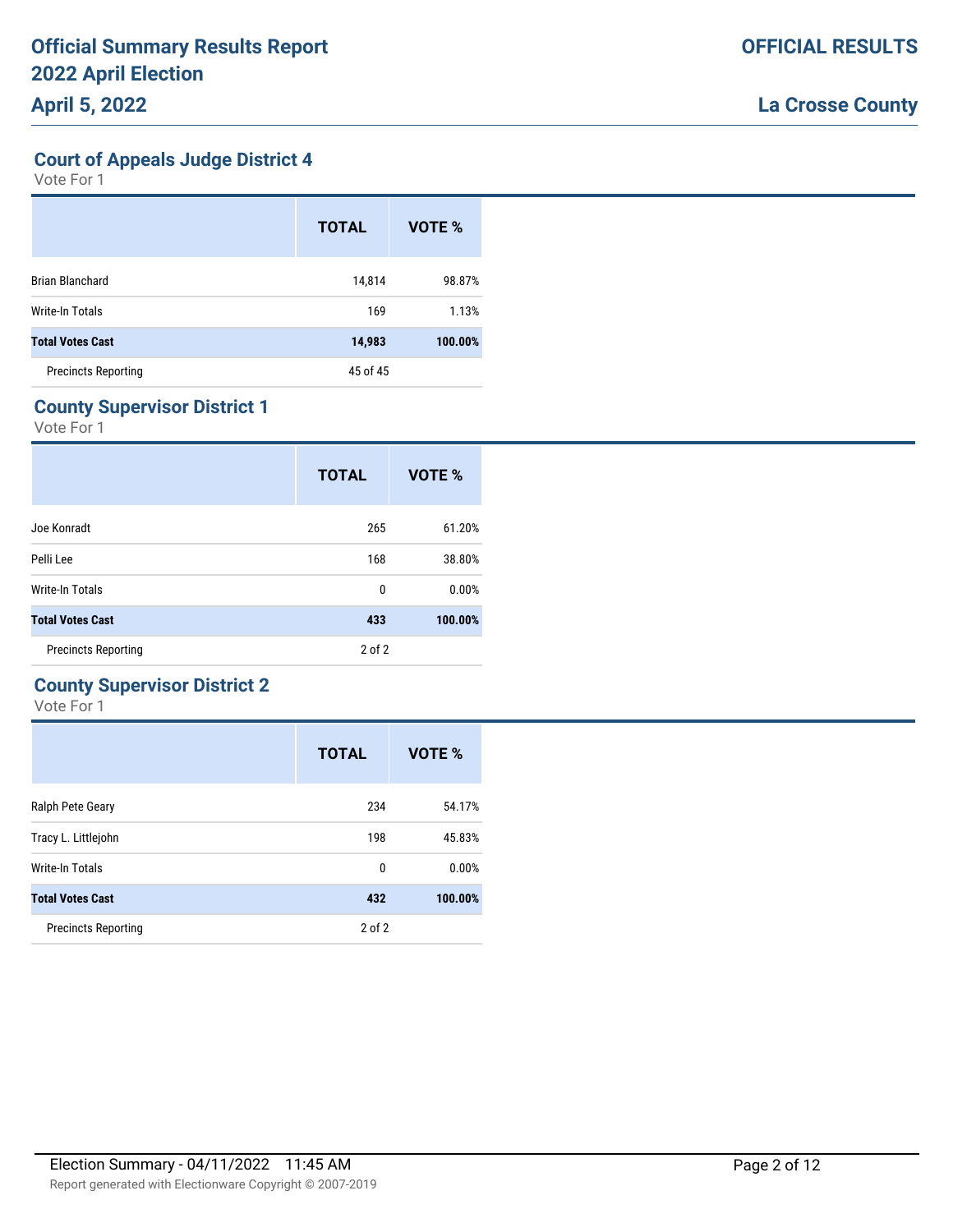## **County Supervisor District 3**

Vote For 1

|                            | <b>TOTAL</b> | VOTE %  |
|----------------------------|--------------|---------|
| David Pierce               | 144          | 56.92%  |
| Barb Janssen               | 108          | 42.69%  |
| <b>Write-In Totals</b>     | 1            | 0.40%   |
| <b>Total Votes Cast</b>    | 253          | 100.00% |
| <b>Precincts Reporting</b> | $2$ of $2$   |         |

## **County Supervisor District 4**

Vote For 1

|                            | <b>TOTAL</b> | VOTE %  |
|----------------------------|--------------|---------|
| Maureen Freedland          | 647          | 98.03%  |
| <b>Write-In Totals</b>     | 13           | 1.97%   |
| <b>Total Votes Cast</b>    | 660          | 100.00% |
| <b>Precincts Reporting</b> | $2$ of $2$   |         |

## **County Supervisor District 5**

|                            | <b>TOTAL</b> | VOTE %  |
|----------------------------|--------------|---------|
| Grant Mathu                | 100          | 57.47%  |
| <b>Megan Pauley</b>        | 74           | 42.53%  |
| Write-In Totals            | 0            | 0.00%   |
| <b>Total Votes Cast</b>    | 174          | 100.00% |
| <b>Precincts Reporting</b> | $2$ of $2$   |         |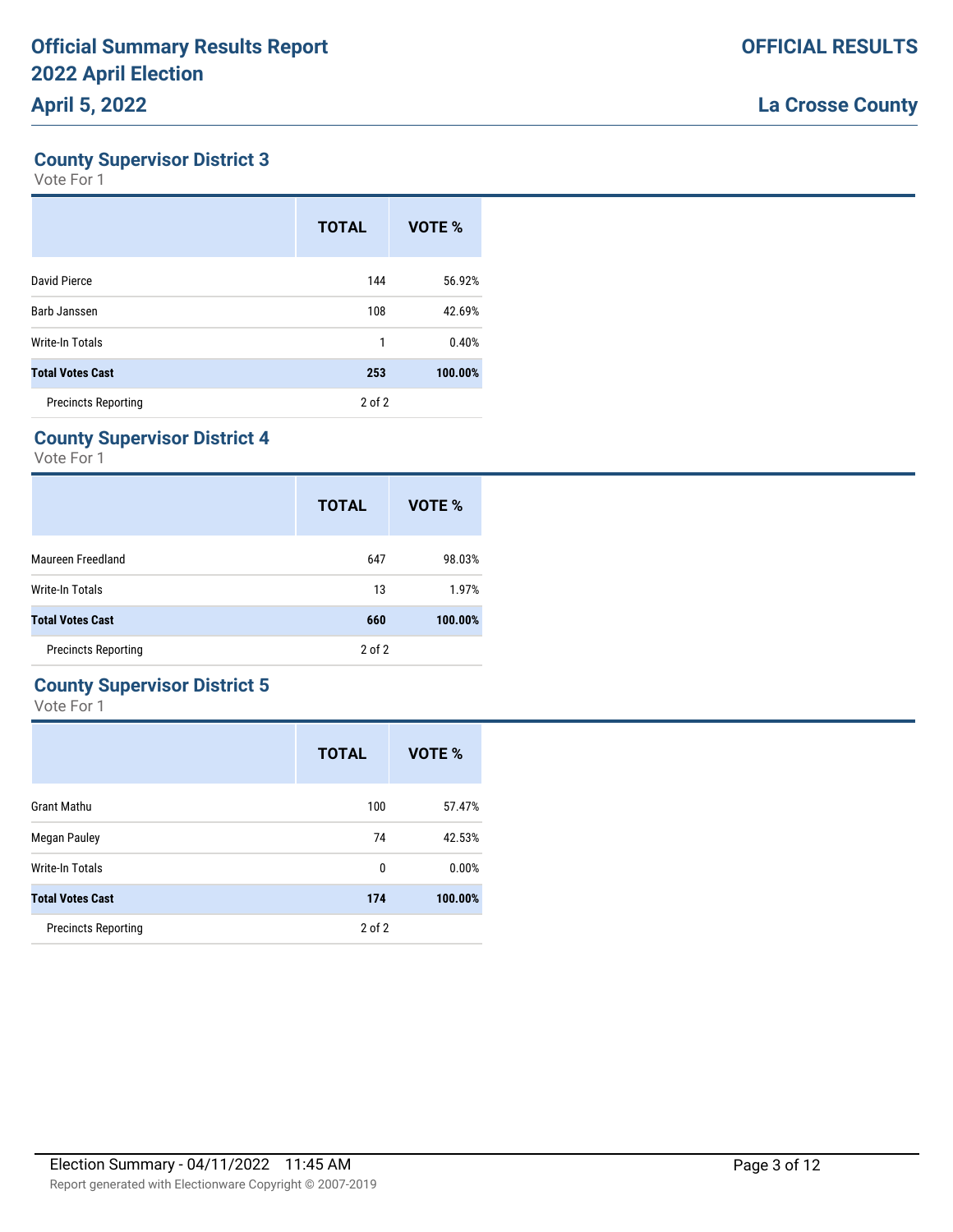**County Supervisor District 6**

Vote For 1

|                            | <b>TOTAL</b> | VOTE %  |
|----------------------------|--------------|---------|
| Roger J. Plesha            | 173          | 99.43%  |
| Write-In Totals            | 1            | 0.57%   |
| <b>Total Votes Cast</b>    | 174          | 100.00% |
| <b>Precincts Reporting</b> | $2$ of $2$   |         |

# **County Supervisor District 7**

Vote For 1

|                            | <b>TOTAL</b> | VOTE %  |
|----------------------------|--------------|---------|
| Sharon Hampson             | 405          | 38.35%  |
| Gary W. Padesky            | 650          | 61.55%  |
| Write-In Totals            | 1            | 0.09%   |
| <b>Total Votes Cast</b>    | 1,056        | 100.00% |
| <b>Precincts Reporting</b> | $2$ of $2$   |         |

#### **County Supervisor District 8**

|                            | <b>TOTAL</b> | VOTE %  |
|----------------------------|--------------|---------|
| Peg Isola                  | 305          | 98.39%  |
| Write-In Totals            | 5            | 1.61%   |
| <b>Total Votes Cast</b>    | 310          | 100.00% |
| <b>Precincts Reporting</b> | $2$ of $2$   |         |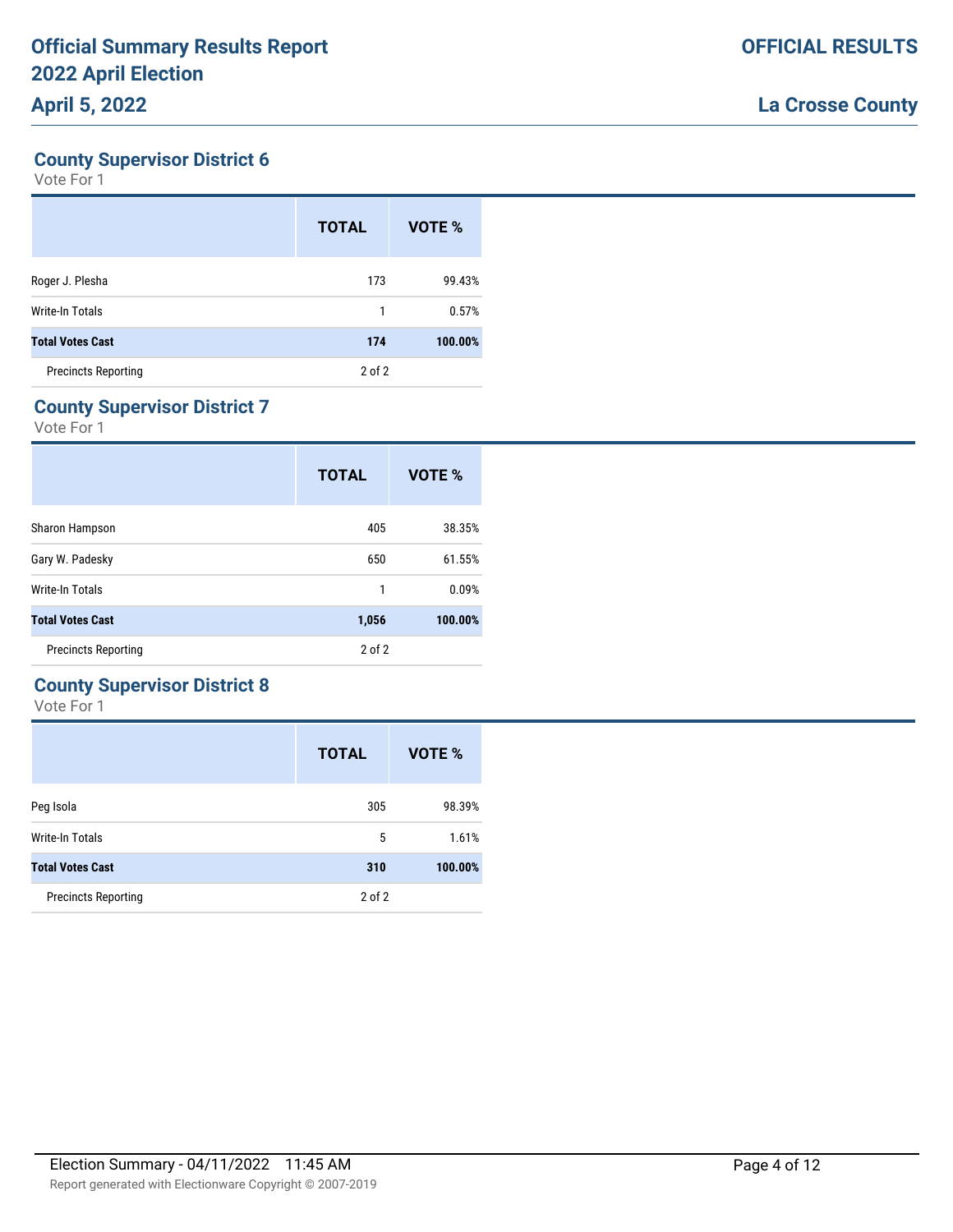#### **County Supervisor District 9**

Vote For 1

|                            | <b>TOTAL</b>   | VOTE %  |
|----------------------------|----------------|---------|
| Chris Woodard              | 121            | 32.61%  |
| Dawn Wacek                 | 248            | 66.85%  |
| <b>Write-In Totals</b>     | $\overline{2}$ | 0.54%   |
| <b>Total Votes Cast</b>    | 371            | 100.00% |
| <b>Precincts Reporting</b> | $2$ of $2$     |         |

## **County Supervisor District 10**

Vote For 1

|                            | <b>TOTAL</b> | VOTE %  |
|----------------------------|--------------|---------|
| Kim Cable                  | 402          | 67.45%  |
| <b>Richard Korish</b>      | 191          | 32.05%  |
| <b>Write-In Totals</b>     | 3            | 0.50%   |
| <b>Total Votes Cast</b>    | 596          | 100.00% |
| <b>Precincts Reporting</b> | 2 of 2       |         |

### **County Supervisor District 11**

|                            | <b>TOTAL</b> | VOTE %  |
|----------------------------|--------------|---------|
| Patrick Scheller           | 407          | 97.60%  |
| Write-In Totals            | 10           | 2.40%   |
| <b>Total Votes Cast</b>    | 417          | 100.00% |
| <b>Precincts Reporting</b> | $2$ of $2$   |         |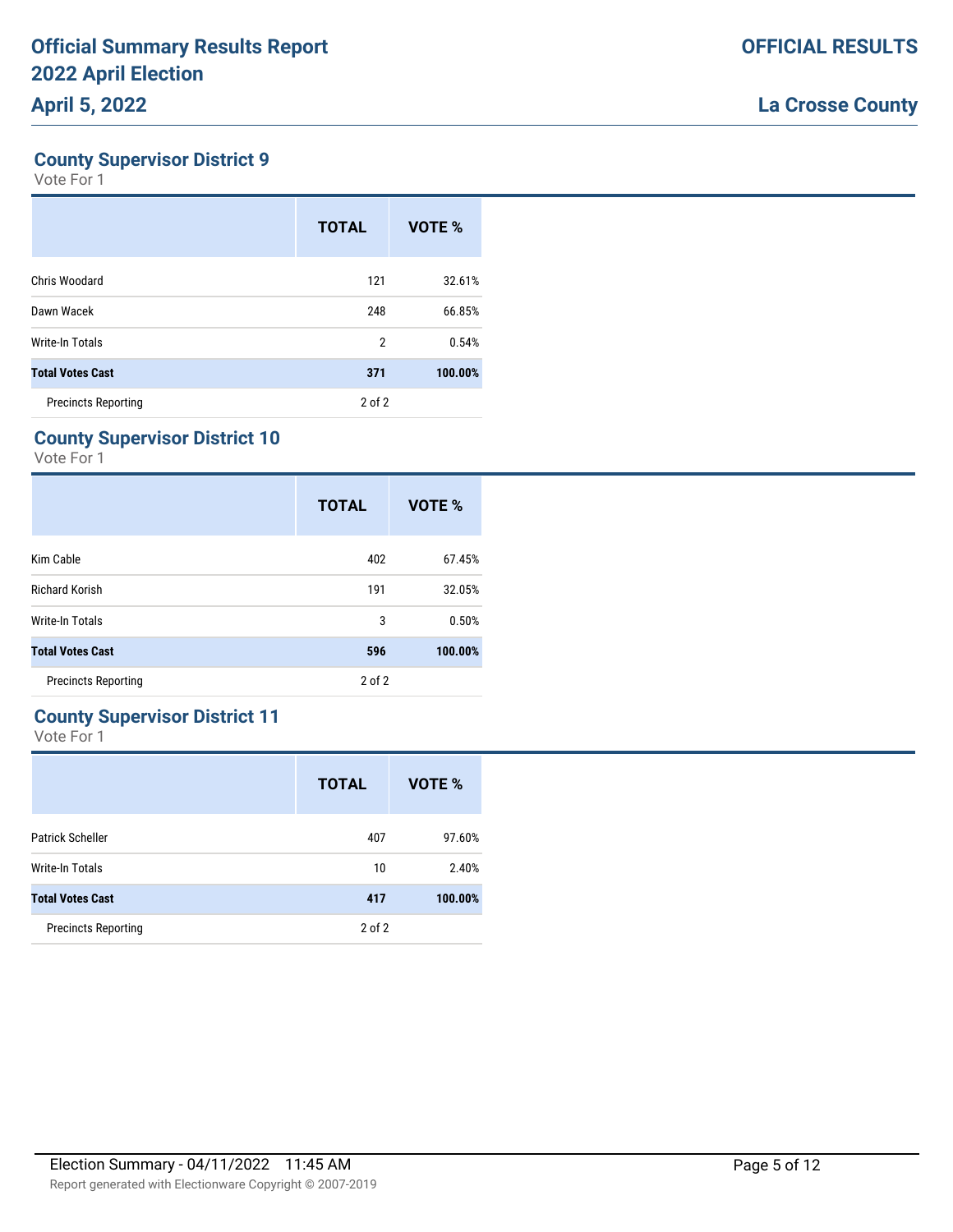**County Supervisor District 12**

Vote For 1

|                            | <b>TOTAL</b> | VOTE %  |
|----------------------------|--------------|---------|
| Randy Erickson             | 512          | 99.22%  |
| Write-In Totals            | 4            | 0.78%   |
| <b>Total Votes Cast</b>    | 516          | 100.00% |
| <b>Precincts Reporting</b> | 2 of 2       |         |

## **County Supervisor District 13**

Vote For 1

|                            | <b>TOTAL</b> | VOTE %  |
|----------------------------|--------------|---------|
| Tina Tryggestad            | 575          | 98.63%  |
| Write-In Totals            | 8            | 1.37%   |
| <b>Total Votes Cast</b>    | 583          | 100.00% |
| <b>Precincts Reporting</b> | $2$ of $2$   |         |

# **County Supervisor District 14**

|                            | <b>TOTAL</b> | VOTE %  |
|----------------------------|--------------|---------|
| Margaret Larson            | 493          | 96.86%  |
| Write-In Totals            | 16           | 3.14%   |
| <b>Total Votes Cast</b>    | 509          | 100.00% |
| <b>Precincts Reporting</b> | 1 of 1       |         |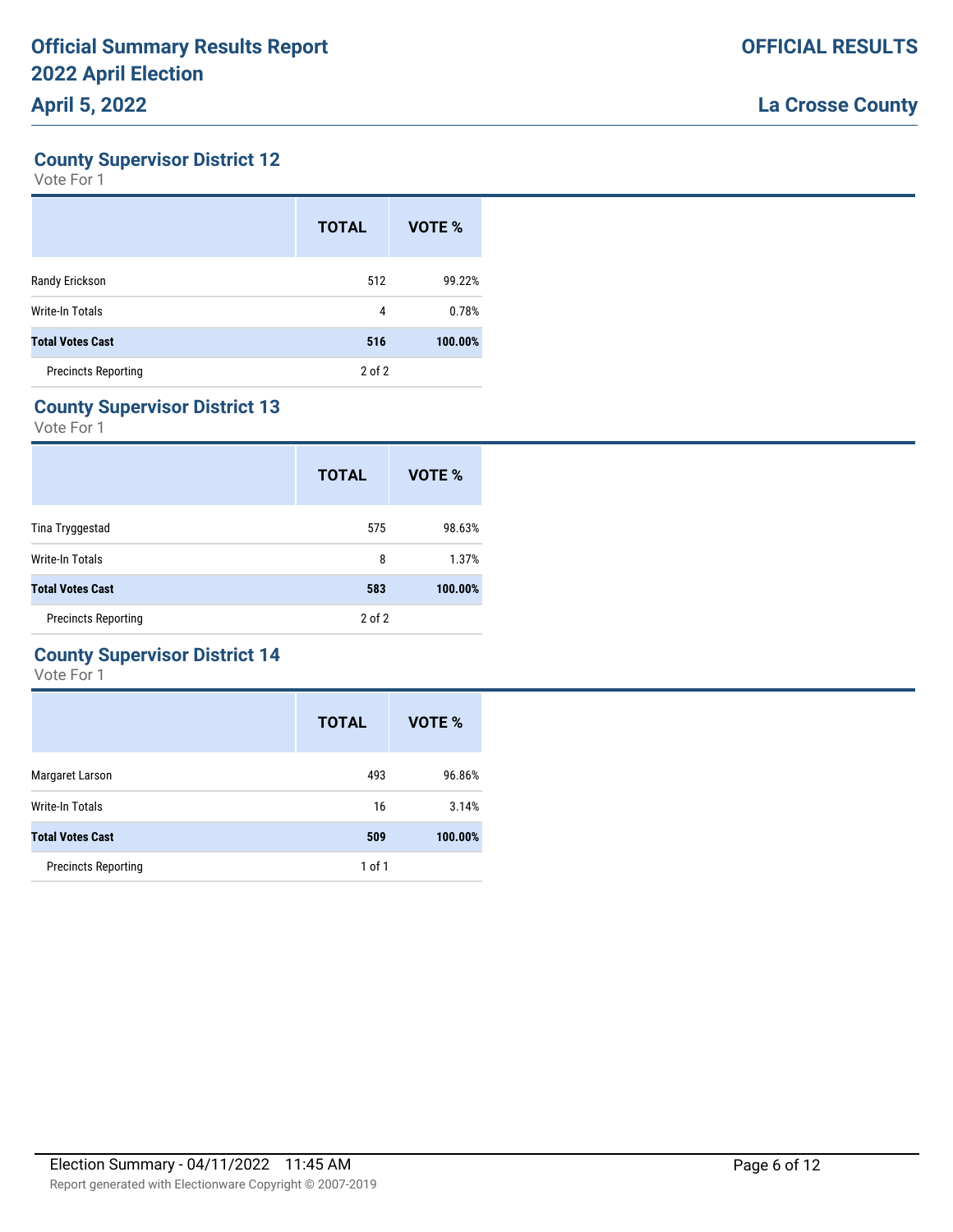**County Supervisor District 15**

Vote For 1

|                            | <b>TOTAL</b> | VOTE %  |
|----------------------------|--------------|---------|
| Monica Kruse               | 330          | 58.51%  |
| Heidi Worminghaus          | 233          | 41.31%  |
| <b>Write-In Totals</b>     | 1            | 0.18%   |
| <b>Total Votes Cast</b>    | 564          | 100.00% |
| <b>Precincts Reporting</b> | 3 of 3       |         |

## **County Supervisor District 16**

Vote For 1

|                            | <b>TOTAL</b> | VOTE %  |
|----------------------------|--------------|---------|
| Dan Ferries                | 359          | 98.09%  |
| Write-In Totals            | 7            | 1.91%   |
| <b>Total Votes Cast</b>    | 366          | 100.00% |
| <b>Precincts Reporting</b> | 2 of 2       |         |

## **County Supervisor District 17**

|                            | <b>TOTAL</b> | VOTE %  |
|----------------------------|--------------|---------|
| Jack Pogreba               | 275          | 50.64%  |
| Mike Giese                 | 267          | 49.17%  |
| Write-In Totals            | 1            | 0.18%   |
| <b>Total Votes Cast</b>    | 543          | 100.00% |
| <b>Precincts Reporting</b> | $2$ of $2$   |         |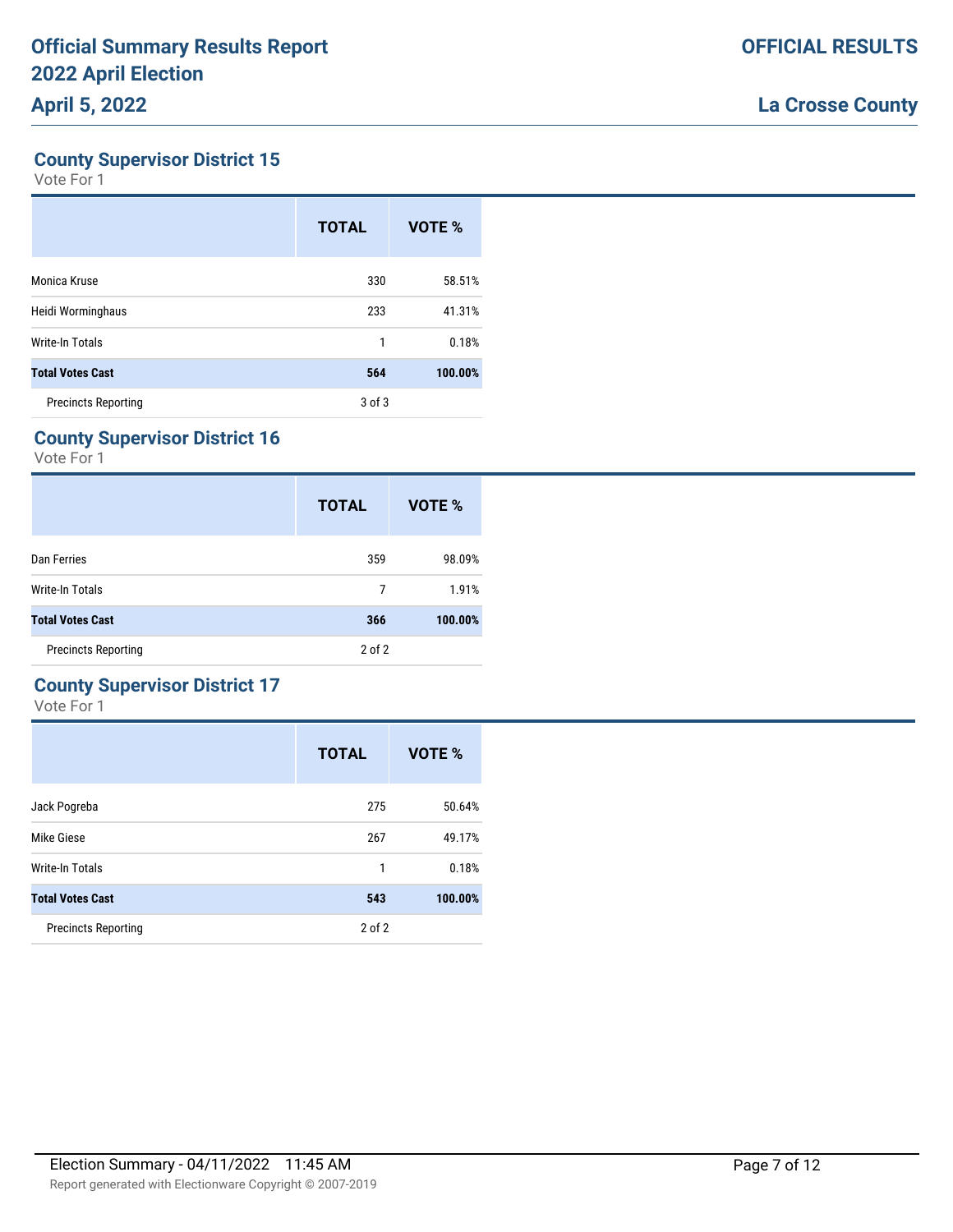**County Supervisor District 18**

Vote For 1

|                            | <b>TOTAL</b> | VOTE %  |
|----------------------------|--------------|---------|
| Mike Baroni                | 384          | 97.71%  |
| <b>Write-In Totals</b>     | 9            | 2.29%   |
| <b>Total Votes Cast</b>    | 393          | 100.00% |
| <b>Precincts Reporting</b> | 2 of 2       |         |

## **County Supervisor District 19**

Vote For 1

|                            | <b>TOTAL</b>   | VOTE %  |
|----------------------------|----------------|---------|
| Hubert Hoffman             | 256            | 33.38%  |
| <b>Rick Cornforth</b>      | 509            | 66.36%  |
| <b>Write-In Totals</b>     | $\overline{2}$ | 0.26%   |
| <b>Total Votes Cast</b>    | 767            | 100.00% |
| <b>Precincts Reporting</b> | $3$ of $3$     |         |

#### **County Supervisor District 20**

|                            | <b>TOTAL</b> | VOTE %  |
|----------------------------|--------------|---------|
| Jordan R. Briskey          | 269          | 36.50%  |
| <b>Steve Doyle</b>         | 467          | 63.36%  |
| Write-In Totals            | 1            | 0.14%   |
| <b>Total Votes Cast</b>    | 737          | 100.00% |
| <b>Precincts Reporting</b> | $2$ of $2$   |         |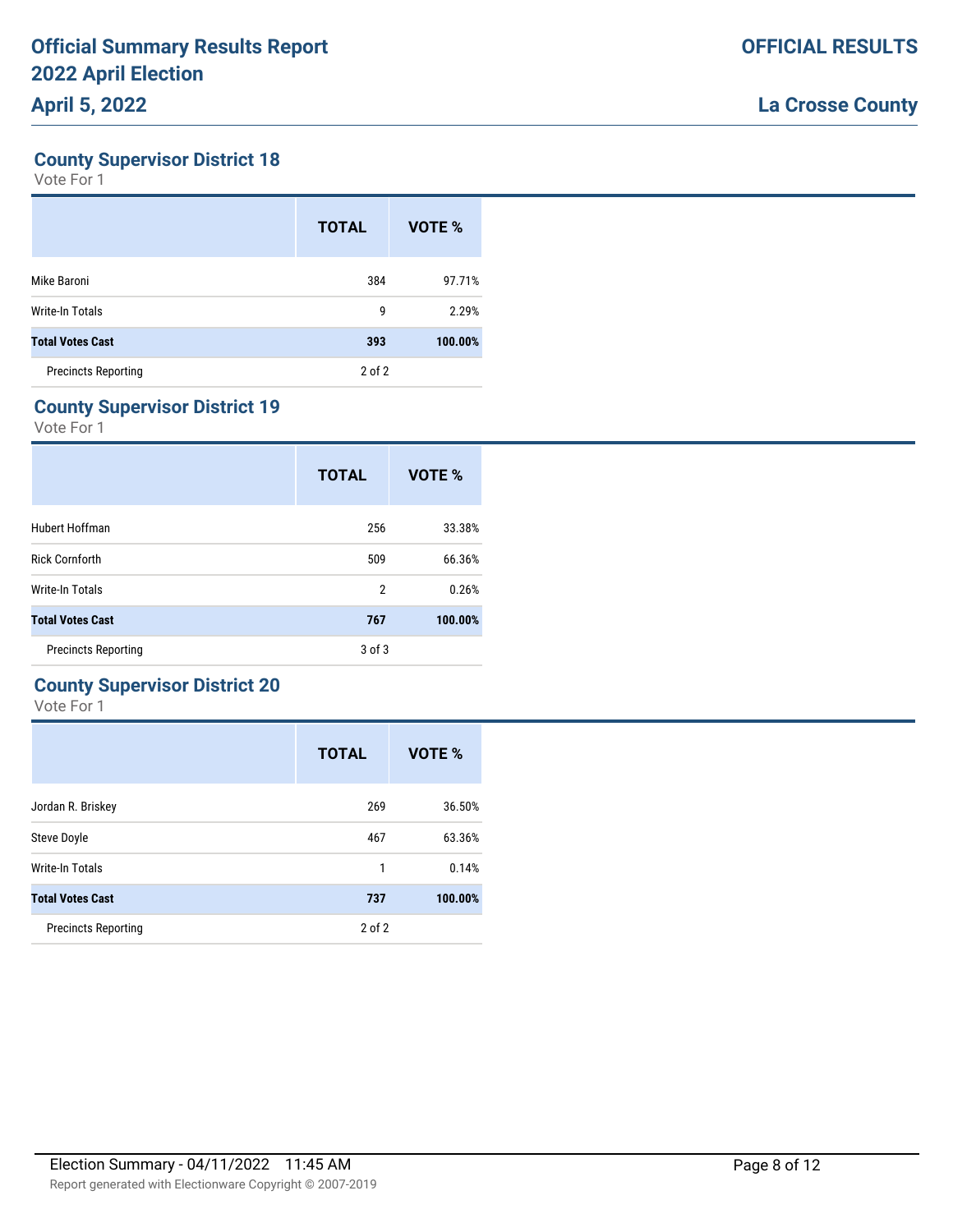**County Supervisor District 21**

Vote For 1

|                            | <b>TOTAL</b> | VOTE %  |
|----------------------------|--------------|---------|
| Rob Abraham                | 463          | 52.91%  |
| Vicki Burke                | 408          | 46.63%  |
| Write-In Totals            | 4            | 0.46%   |
| <b>Total Votes Cast</b>    | 875          | 100.00% |
| <b>Precincts Reporting</b> | 4 of 4       |         |

## **County Supervisor District 22**

Vote For 1

|                            | <b>TOTAL</b> | VOTE %  |
|----------------------------|--------------|---------|
| Pam Viner                  | 396          | 62.17%  |
| Sandy Turner               | 236          | 37.05%  |
| Write-In Totals            | 5            | 0.78%   |
| <b>Total Votes Cast</b>    | 637          | 100.00% |
| <b>Precincts Reporting</b> | $1$ of $1$   |         |

#### **County Supervisor District 23**

|                            | <b>TOTAL</b> | VOTE %  |
|----------------------------|--------------|---------|
| Matt Nikolay               | 728          | 98.78%  |
| Write-In Totals            | 9            | 1.22%   |
| <b>Total Votes Cast</b>    | 737          | 100.00% |
| <b>Precincts Reporting</b> | $2$ of $2$   |         |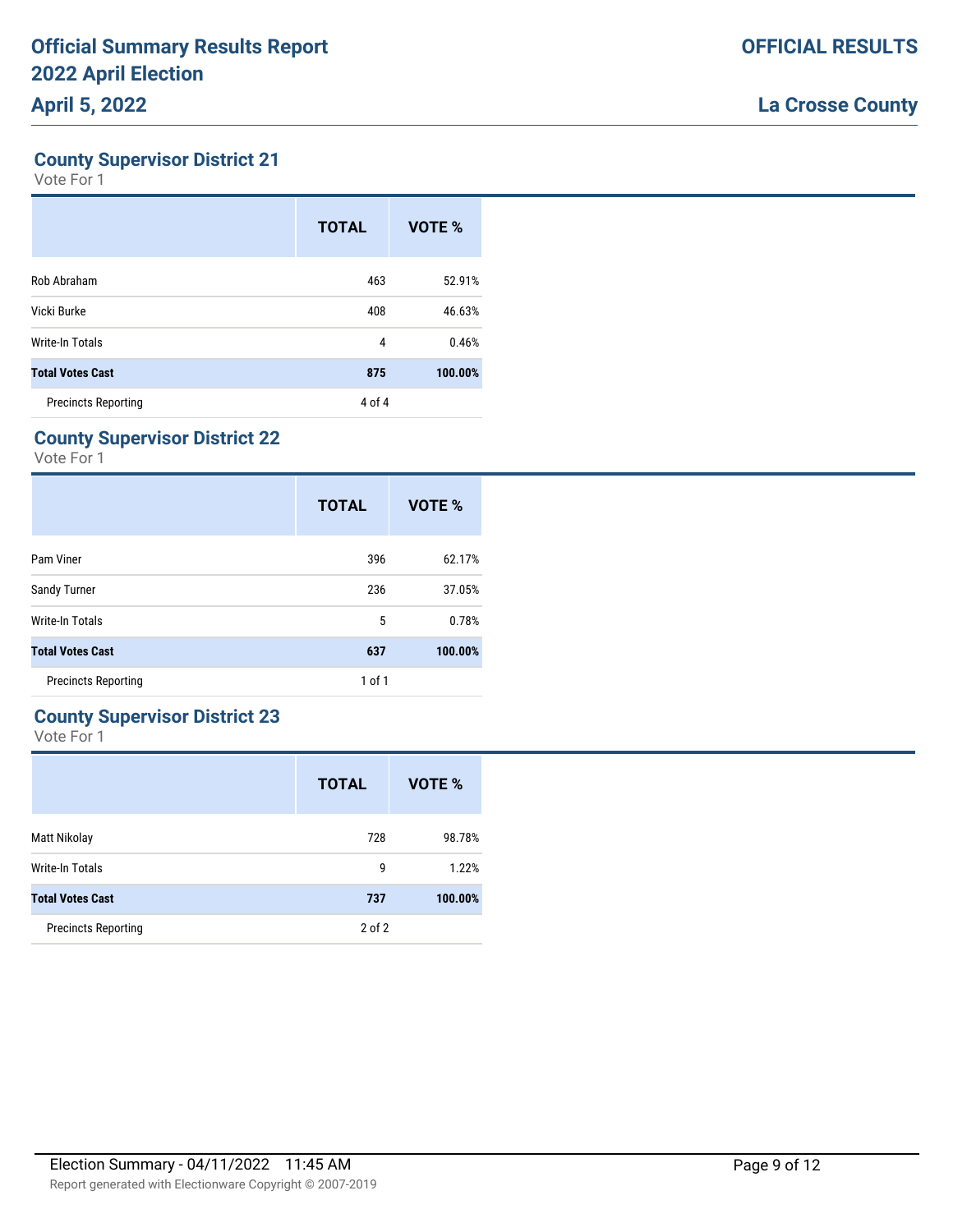**County Supervisor District 24**

Vote For 1

|                            | <b>TOTAL</b> | VOTE %  |
|----------------------------|--------------|---------|
| <b>Kristie Tweed</b>       | 455          | 48.61%  |
| Kevin Hoyer                | 481          | 51.39%  |
| Write-In Totals            | 0            | 0.00%   |
| <b>Total Votes Cast</b>    | 936          | 100.00% |
| <b>Precincts Reporting</b> | 3 of 3       |         |

## **County Supervisor District 25**

Vote For 1

|                            | <b>TOTAL</b> | VOTE %  |
|----------------------------|--------------|---------|
| <b>Betty Sacia</b>         | 369          | 37.65%  |
| Dennis Jake Jacobsen       | 609          | 62.14%  |
| <b>Write-In Totals</b>     | 2            | 0.20%   |
| <b>Total Votes Cast</b>    | 980          | 100.00% |
| <b>Precincts Reporting</b> | 4 of 4       |         |

#### **County Supervisor District 26**

|                            | <b>TOTAL</b> | VOTE %  |
|----------------------------|--------------|---------|
| <b>Troy Gunderson</b>      | 338          | 42.25%  |
| David H. Hundt             | 461          | 57.62%  |
| <b>Write-In Totals</b>     | 1            | 0.12%   |
| <b>Total Votes Cast</b>    | 800          | 100.00% |
| <b>Precincts Reporting</b> | $1$ of $1$   |         |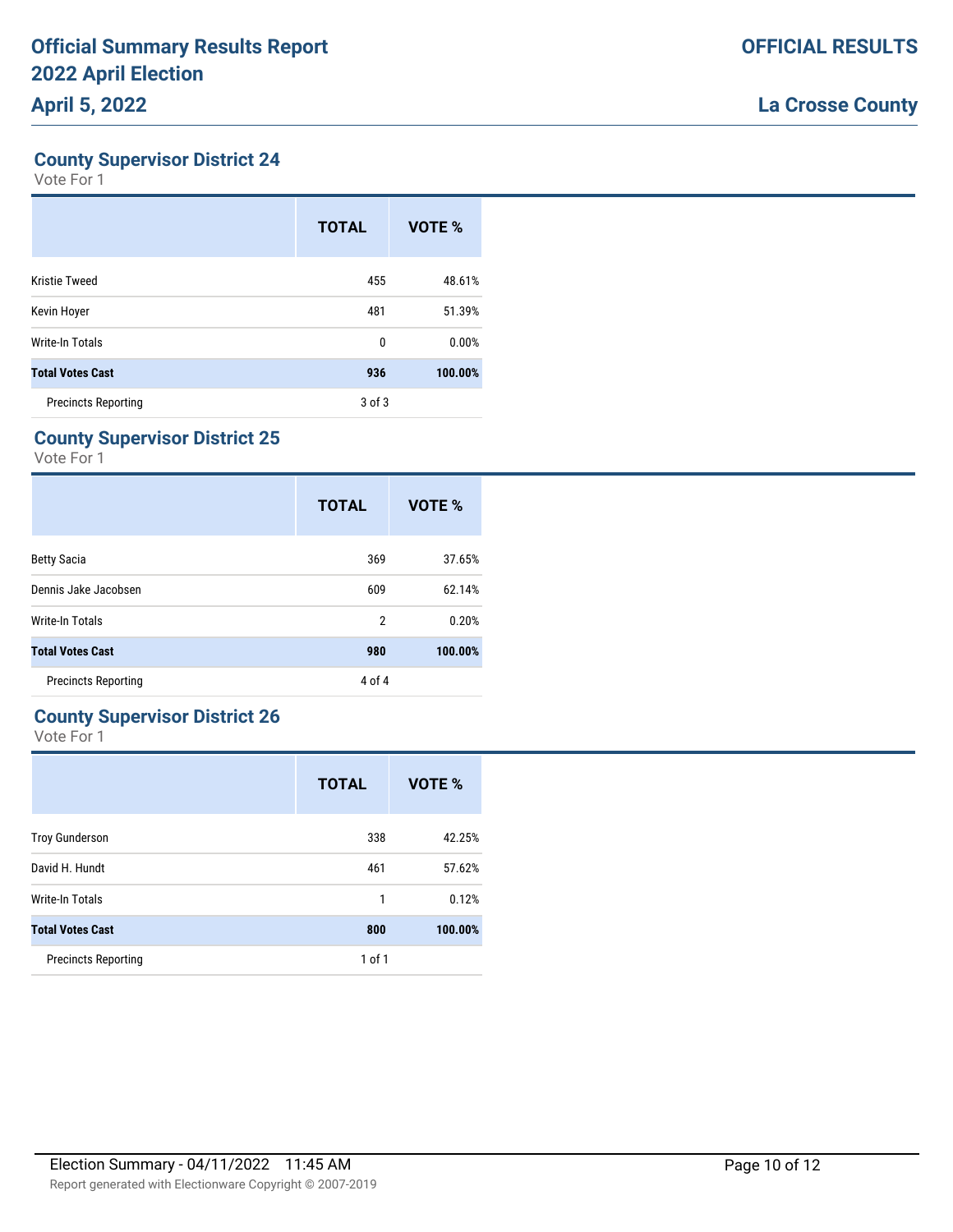**County Supervisor District 27**

Vote For 1

|                            | <b>TOTAL</b> | VOTE %  |
|----------------------------|--------------|---------|
| Dan Hesse                  | 582          | 98.98%  |
| Write-In Totals            | 6            | 1.02%   |
| <b>Total Votes Cast</b>    | 588          | 100.00% |
| <b>Precincts Reporting</b> | 6 of 6       |         |

## **County Supervisor District 28**

Vote For 1

|                            | <b>TOTAL</b> | VOTE %  |
|----------------------------|--------------|---------|
| Karen L. Keil              | 517          | 62.67%  |
| <b>Guy Valiquette</b>      | 307          | 37.21%  |
| <b>Write-In Totals</b>     | 1            | 0.12%   |
| <b>Total Votes Cast</b>    | 825          | 100.00% |
| <b>Precincts Reporting</b> | 4 of 4       |         |

#### **County Supervisor District 29**

|                            | <b>TOTAL</b> | VOTE %  |
|----------------------------|--------------|---------|
| Tom Jacobs                 | 432          | 49.26%  |
| Ken Schlimgen              | 441          | 50.29%  |
| <b>Write-In Totals</b>     | 4            | 0.46%   |
| <b>Total Votes Cast</b>    | 877          | 100.00% |
| <b>Precincts Reporting</b> | $3$ of $3$   |         |